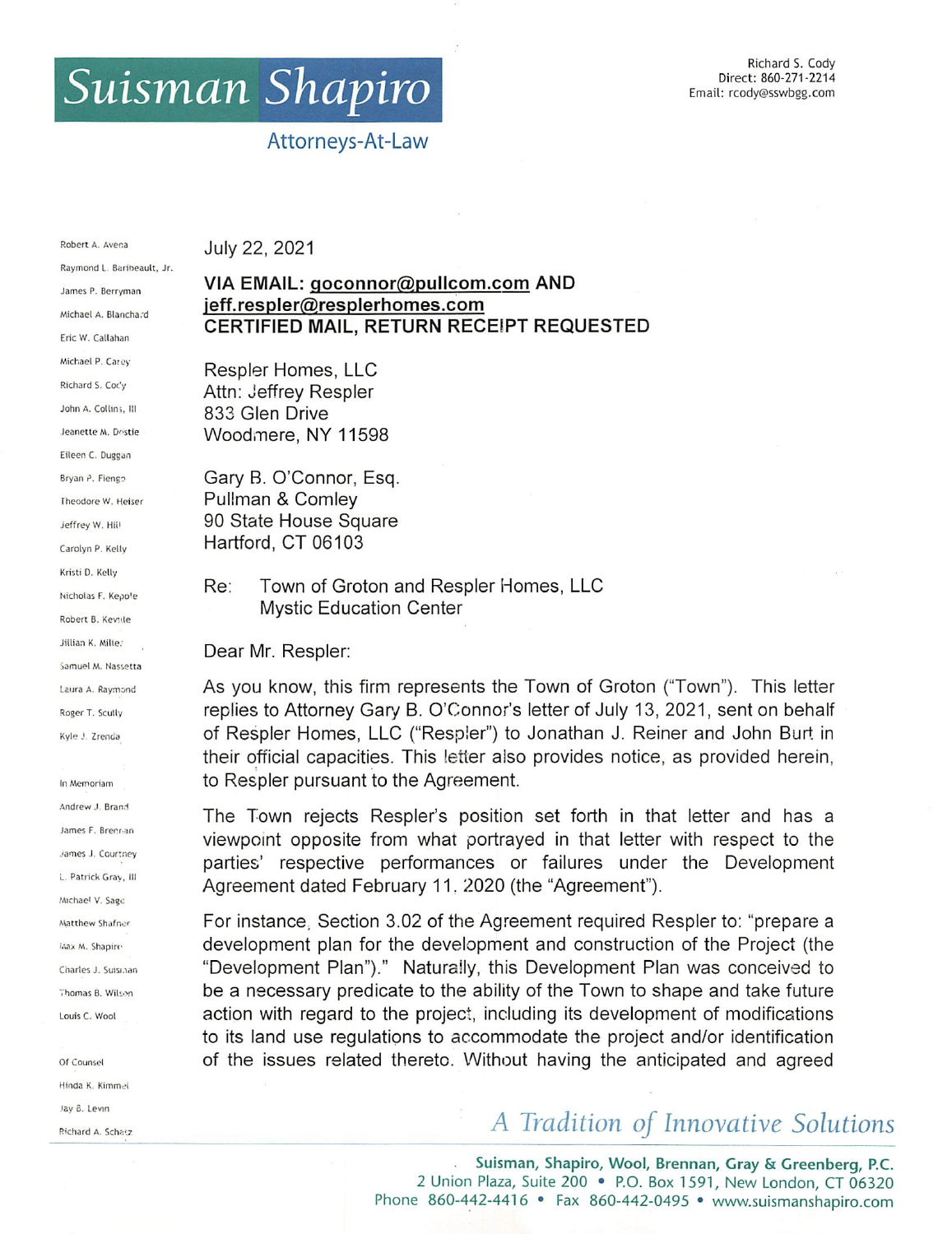upon Development Plan from Respler, the sheer impossibility of achieving any further stage is readily apparent.

Section 3.02 of the Agreement sets out that the Development Plan: "shall include, but not be limited to, the following elements:

- (a) A site plan for the Project identifying:
- (i) the proposed locations of each type of land use;

(ii) proposed locations of buildings, parking areas, public spaces and sidewalks;

(iii) approximate locations of storm drainage improvements for the Project;

(iv) approximate locations of utilities necessary for the construction and operation of the Developer Improvements and the Project;

(v) construction of new public roads and improvements to existing roads required for safe ingress and egress to the Project; and

(vi) approximate locations and terms of temporary and permanent easements required for the Development as described in Section 5.03 of [the] Agreement as the Parties may mutually agree upon.

(b) Architectural renderings of all improvements and design features.

(c) All proposed subdivisions of the Property that Developer requires to facilitate the construction of the Project including but not limited to those shown on Exhibit 3.02(c) to this Agreement.

(d) A list of all known Governmental Approvals that will be required to complete the Project.

(e) A critical path chart or similar timeline outlining the anticipated sequence and phasing of development of the Project (the "Critical Path"). The Critical Path shall require that Developer commence construction on the First Phase of the Developer improvements no later than twelve (12) months after the Closing or ninety (90) days following receipt of all Governmental Approvals whichever occurs later (the "Construction Commencement Date"). Developer shall provide the Critical Path to the Town for its review and comment upon completion.

(f) Waterfront improvements as may be permitted by the Connecticut Department of Energy and Environmental Protection ("DEEP") and, if applicable any other Governmental Authority having jurisdiction over such improvements.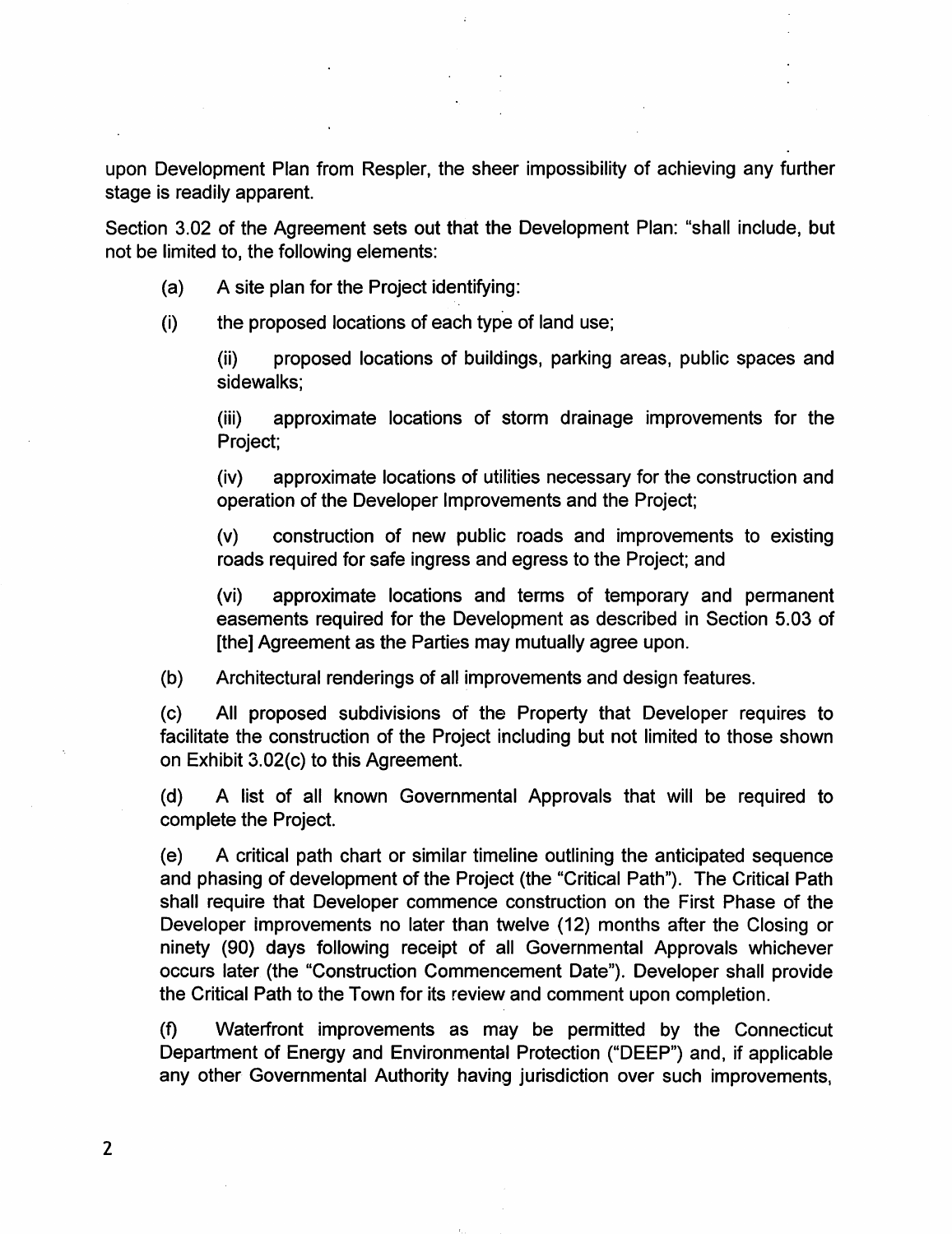including parking, hiking and/or walking trails, a kayak/small watercraft launch area and other waterfront amenities.

(g) A boundary survey of the Property, which will be recorded on the land records of the Town of Groton at the time of conveyance of the Property by the State to the Developer."

Section 3.03 further provides that the Development Plan shall be provided to the Town in two phases, the first of which shall incorporate as many of the elements in Section 3.02 as is "commercially reasonable" within 90 days after the Agreement was executed (or by no later than May 11, 2020). It is obvious that the first phase of the Development Plan due within said 90 day period should have been a sufficient fabric against which a corresponding modification to the zoning regulations may be measured by the Planning and Zoning Commission ("PZC") and its staff. It anticipates something usefully static. For example, the precise boundaries of a proposed area is academic to a zone change.

To date, Respler has materially failed to fulfill its obligations relative to the preliminary Development Plan. Respler's revised draft Master Plan was submitted to the Town Office of Planning and Development Services ("OPDS") staff via email on November 9, 2020. Such draft Master Plan did not address many of the requirements set forth in Section 3.02 delineated above. Specifically, the items required by Sections 3.02(a)(iii), (iv),  $(v)$  and  $(vi)$ ;  $3.02(b)$ ,  $(c)$ ,  $(d)$ ,  $(e)$  and  $(f)$  were not satisfied.

Moreover, the "Project" described in Section 2.01 of the Agreement contemplated the construction of 700 to 850 multifamily residential units with approximately 100,000 square feet of rentable space plus a recreation area at the Pratt building. Respler's draft Master Plan failed to adhere to these parameters. Instead, it consisted of 931 multifamily units and 124,441 square feet of mixed use spaces, plus 44,645 square feet of space at the Pratt Building. It is clear that Respler was proposing a plan which grossly exceeded the project parameters contemplated by the Agreement, which contributed to negative public perception about the project, which perception Respler failed to abate through Respler's minimal public relations efforts. Most importantly, it exasperated OPDS staff and the Commission due to there being a moving target.

Section 5.02 of the Agreement required Respler on or before May 11, 2020 to provide the Town with written notice of whether Respler required a subdivision of the property, which to date has not occurred. To the extent Respler maintains a subdivision is required, Respler has failed to fulfill this requirement of the Agreement.

Section 6.04(c) of the Agreement required Respler, to the extent Respler required assistance relating to any Town roadway or Town property, to provide detailed information regarding any such assistance by May 11, 2020. To the extent such assistance is required by Respler, Respler has failed to fulfill this requirement of the Agreement.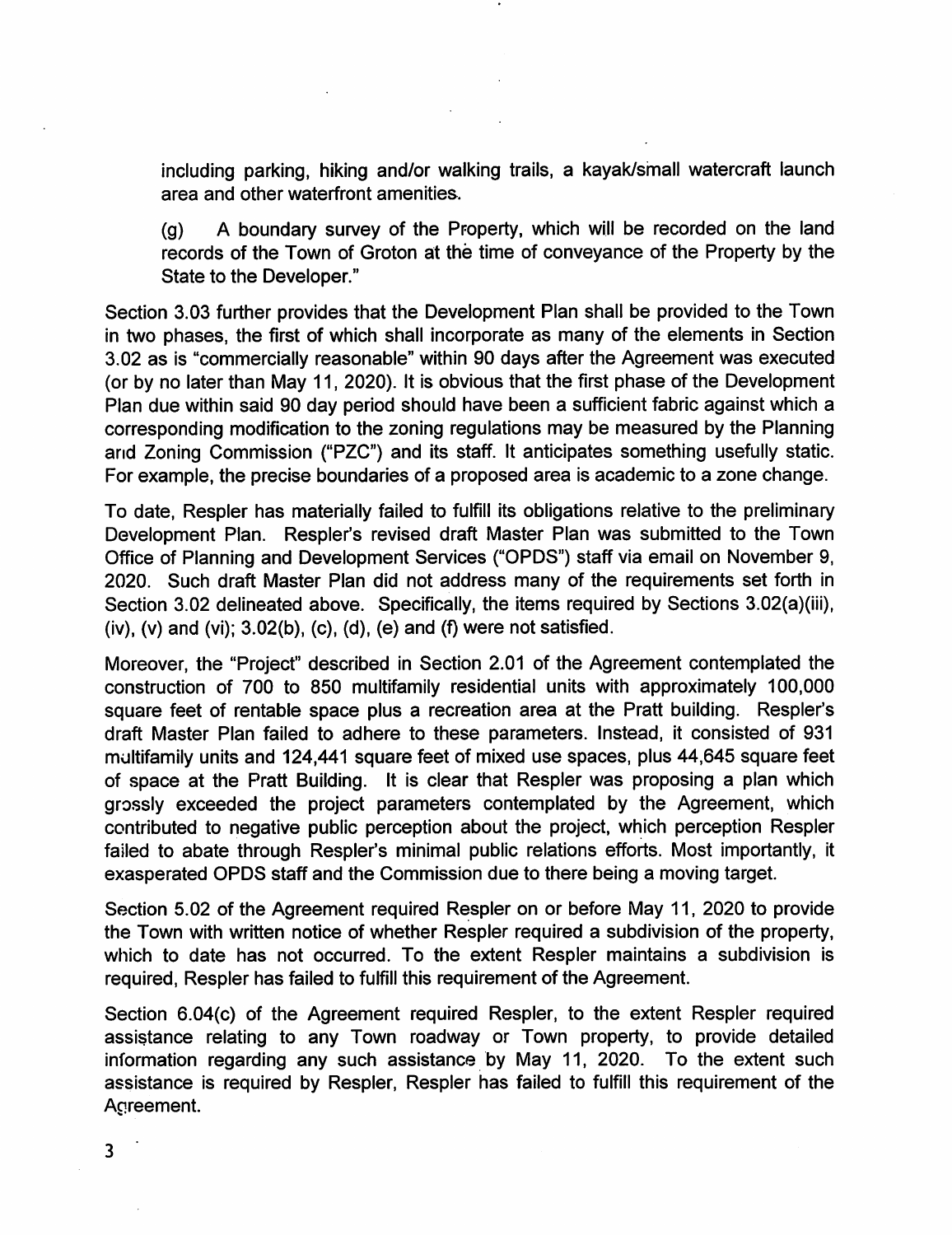The Agreement also provided for economic incentives over which Respler was in control, but again failed to perform. These incentives were important to the Town's and the public's confidence that the project, when shaped by proposed zoning, would be financially viable. Section 9.01 of the Agreement provides, in part, that:

Developer shall identify how the [Tax Increment Financing] will be utilized in connection with eligible Project improvements and activities, and Developer's costs associated with such improvements and activities, and provide said detail and documentary support, within ninety (90) days following the Effective Date.

Respler has materially failed to fulfill this obligation and has provided nothing directly to the Town in relation to this requirement. At most, the Town indirectly received on or about March, 2021, albeit through its TIP consultant Camoin, draft materials presented to Camoin by Respler's TIF consultant. These materials contain simply raw data, are grossly lacking in the detailed information and documentary support required by the Agreement, and leave the Town without answers to many questions that should have been resolved more than one year ago explaining Respler's need for TIP.

Based on the Respler's aforementioned failures, a Developer Default as defined in Section 13.01 of the Agreement has occurred and continues to persist. Please be advised that these defaults are susceptible to cure within 30 days of this notice. Any such cure would require Respler to furnish all information required by Sections 3.02(a)(iii), (iv), (v) and (vi); 3.02(b), (c), (d), (e) and (f); 5.02; 6.04(c) and 9.01 of the Agreement. Should Respler fail to cure the foregoing issues, the Town will consider all applicable rights and remedies, including but not limited to termination of the Agreement.

In response to Respler's demand through your letter that the Town proceed with the zoning amendment contemplated by Section 5.02 of the Agreement, it should be noted that the information required by Section 3.02 (summarized above) is necessary to allow the Town to proceed. It should also be noted that the finalization of the proposed zoning amendment was substantially delayed by Respler's failure to approve and/or provide its position on various aspects of drafts of zoning regulations after the Town scught such input from Respler.

In any event, as you are aware, the Planning and Zoning Commission ("PZC") started reviewing matters related to the project and considering a change to the Zoning Regulations for the redevelopment of the Mystic Education Center property first on November 11, 2019. Since that time, the PZC held at least nine meetings to create a zoning regulation amendment. The Town hired planning consultants and OPDS staff has met with Respler representatives numerous times, toward this same end. At the PZC meeting of May 14, 2021, the PZC, by consensus, directed Town OPDS staff not to submit an application for a new overlay zone for the Mystic Education Center District.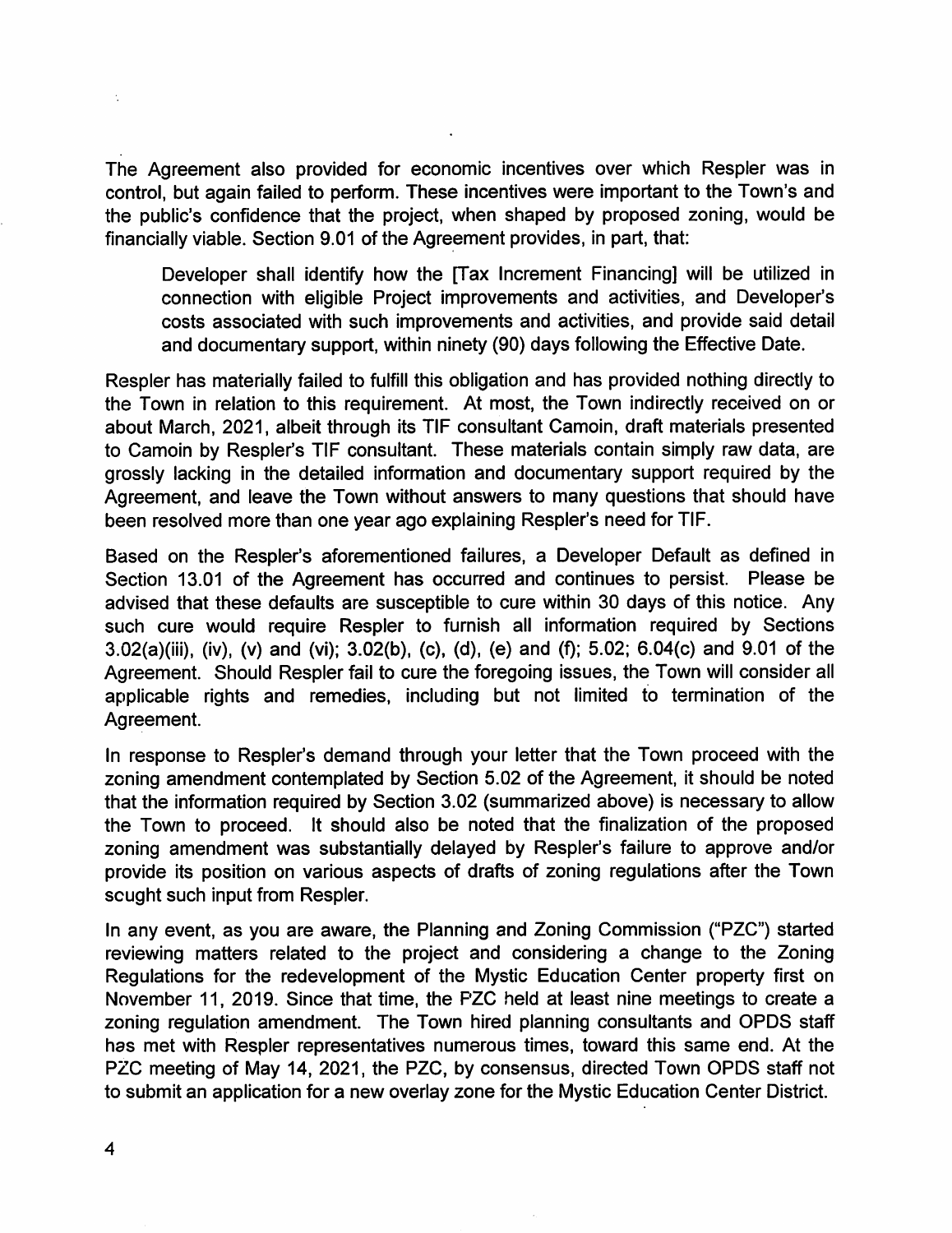We feel it necessary to point out that there is nothing in the Agreement that requires the Town to adopt regulations or change a zone. Instead, the Agreement clearly excludes that obligation. Section 5.02 states:

Developer acknowledges that the required zoning amendments and subdivision approval are or may be within the discretion of the Planning and Zoning Commission, which is not bound by Town's covenants herein.

And later in Section 15.01 the Agreement, the parties emphasized the independent roles of not only the Planning and Zoning Commission as a body, but also OPDS staff:

The drafting, pendency or execution of this Agreement is not intended to supplant or influence the role of Town's Planning and Zoning Commission, Planning Director, Inland Wetlands and Watercourses Commission, or other regulatory body, authority or official with respect to any aspect of any zoning, subdivision, inland wetlands, coastal, building permit or other application which may now be, or hereinafter become necessary to complete the Project. The execution of this Agreement by Town shall not be construed in any way to constitute a commentary on, or approval of or special consideration for or exemption from, any such application before or approval by 0PM, DECD, DEEP, Town's Planning and Zoning Commission, Planning Director, Inland Wetlands and Watercourses Commission, or other regulatory body, authority or official in such capacity.

These provisions are not incidental. They are important to the parties' mutual understanding that despite their efforts, the zone change needed to accommodate the plan is not guaranteed but is subject to the ordinary legislative discretion, win, lose or draw. The Agreement does not require the PZC to hold public hearings on a proposed zone change or a proposed regulation change. Instead, the Agreement admits that the role of the PZC and OPDS staff is legislative, and that that legislative determination is expressly outside the "influence" and reach of the Agreement.

Due to the issue Attorney O'Connor raises being fundamentally a legislative determination, you can appreciate that the determination may be affected by matters that are outside the control of the PZC and OPDS staff. Often, these factors include scope and community trust, and positive outreach by a developer is important to these factors. Over the past several months, community input has been largely negative largely due to the discovery by members of the community of documents that recite that a Respler principal pleaded guilty to charges of bribery of a public officer. Fair or not under the circumstances, this discovery was unfortunate because it followed great efforts by OPDS staff to have Respler perform heavy public outreach, which staff perceived Respler had let gone fallow. Today, whatever outreach is being done now by Respler is embarrassingly defensive. It has certainly put the persons on the Town Council, in the town government and in the community, those who expressed support of

 $\ddot{\cdot}$ 

5

 $\ddot{\phantom{a}}$